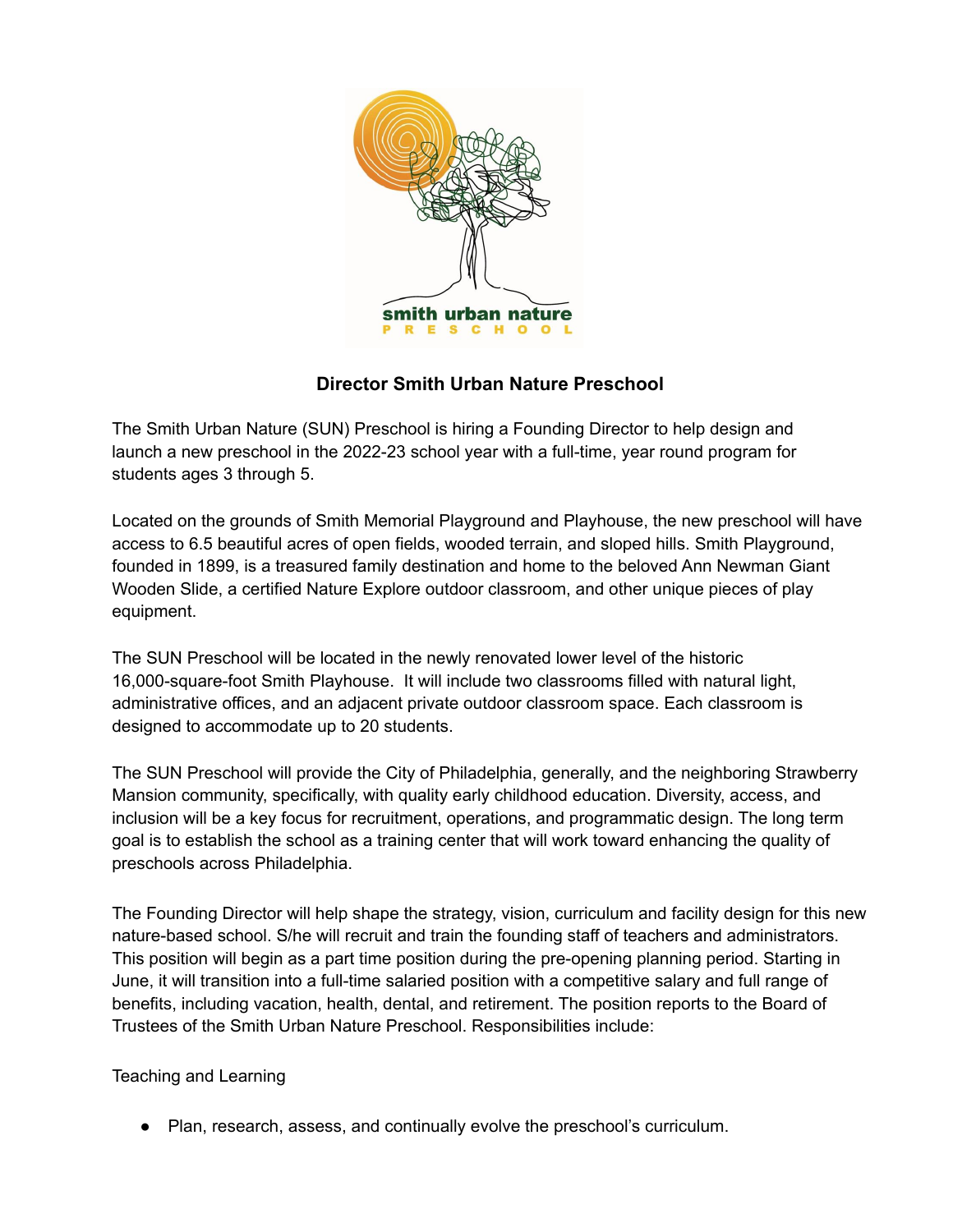- Organize and develop professional development and training for the teaching staff.
- Serve as a Lead Teacher part-time and/or as needed during the initial building of enrollment for the school.
- Serve as a substitute or special-activities teacher for preschool classes, as needed and when not scheduled for other conflicting duties.

School Operations

- Oversee day-to-day operations of the preschool.
- Lead the effort to develop partnerships that advance the mission, curriculum and operations of the school.
- Ensure that the Center maintains proper licenses and compliance with all relevant governmental regulations.
- Be aware of, and responsive to, non-regulated best practices within the early childhood profession.
- Work with the board, consultants and partners to ensure financial stability of the operations.

### People Management

- Assure the safety, well-being, and healthy development of all enrolled children.
- Hire, train, manage and motivate preschool staff partners, etc.
- Oversee communication to families and resolve any issues or dispute.

#### Enrollment and Marketing

- Lead the public relations and marketing efforts for the nature preschool.
- Ensure that the preschool meets enrollment targets and manage the annual re-enrollment process.

#### Qualifications

- Bachelor's degree in early childhood education required; advanced degree preferred.
- At least 3 to 5 years of experience in teaching, early childhood education preferred.
- Active interest in the natural world and a powerful commitment to its use as a central and daily learning and play environment for the preschool.
- Demonstrated skills in planning, personnel management, budgeting, and team building.
- Can satisfactorily pass a background and criminal check.
- Meets all PA requirements for preschool Director and Lead Teacher, or is willing to acquire all qualifications within a predetermined time frame after being selected for the position.
- Experience with diverse communities and interest in engaging in DEI work.
- Excellent verbal and written communication skills; excellent listening skills.
- Excellent organizational, time-management, and multi-tasking abilities.
- Proficiency with word processing and basic use of social media.